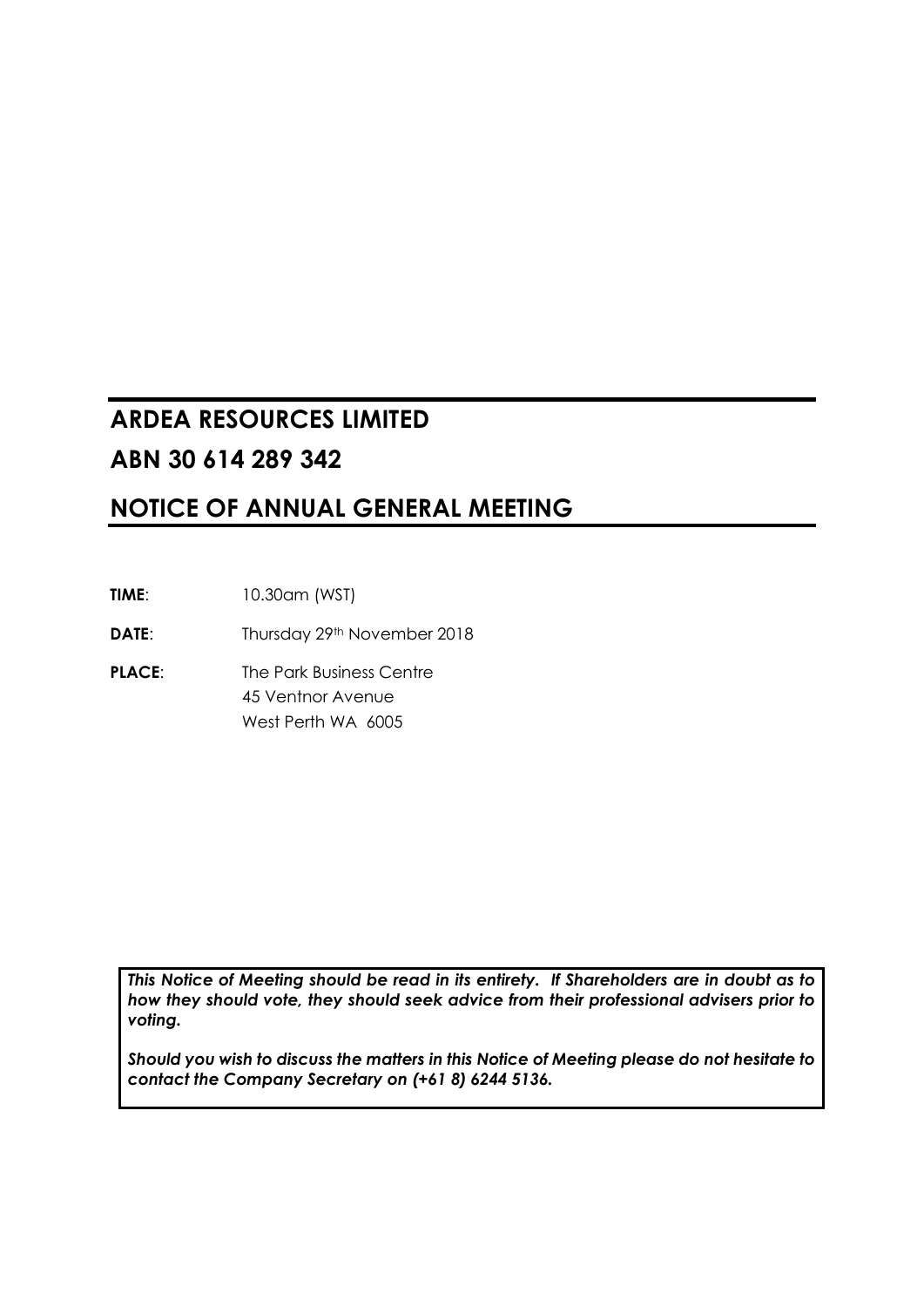## **BUSINESS OF THE ANNUAL GENERAL MEETING**

Notice is given that the annual general meeting of Shareholders will be held at 10.30am (WST) on 29th November 2018 at The Park Business Centre, 45 Ventnor Avenue, West Perth, WA.

The Explanatory Statement provides additional information on matters to be considered at the Annual General Meeting. The Explanatory Statement and the Proxy Form are part of this Notice of Meeting.

The Directors have determined pursuant to Regulation 7.11.37 of the *Corporations Regulations 2001* (Cth) that the persons eligible to vote at the Annual General Meeting are those who are registered Shareholders at 10.30am (WST) on 27 November 2018.

Terms and abbreviations used in this Notice of Meeting are defined in the Glossary.

#### **AGENDA**

## **ORDINARY BUSINESS**

#### **Financial Statements and Reports**

To receive and consider the annual financial report of the Company for the financial period ended 30 June 2018 together with the declaration of the directors, the directors' report, the Remuneration Report and the auditor's report.

## **1. RESOLUTION 1 – ADOPTION OF REMUNERATION REPORT**

To consider and, if thought fit, to pass, with or without amendment, the following resolution as a **non-binding resolution**:

*"That, for the purpose of section 250R(2) of the Corporations Act and for all other purposes, approval is given for the adoption of the Remuneration Report as contained in the Company's annual financial report for the financial period ended 30 June 2018."*

#### **Note: the vote on this resolution is advisory only and does not bind the Directors or the Company.**

**Voting Prohibition Statement:** A vote on this Resolution must not be cast (in any capacity) by or on behalf of either of the following persons:

(a) a member of the Key Management Personnel, details of whose remuneration are included in the Remuneration Report; or

(b) a Closely Related Party of such a member.

However, a person (the **voter**) described above may vote on this Resolution as a proxy if the vote is not cast on behalf of a person described above and either:

- (a) the voter is appointed as a proxy by writing that specifies the way the proxy is to vote on this Resolution; or
- (b) the voter is the Chair and the appointment of the Chair as proxy:
	- (i) does not specify the way the proxy is to vote on this Resolution; and<br>(ii) expressly authorises the Chair to exercise the proxy even though this
		- expressly authorises the Chair to exercise the proxy even though this Resolution is connected directly or indirectly with the remuneration of a member of the Key Management Personnel.

## **2. RESOLUTION 2 – ELECTION OF DIRECTOR – MR WAYNE BRAMWELL**

To consider and, if thought fit, to pass, with or without amendment, the following resolution as an **ordinary resolution**:

*"That, for the purpose of clause 12.8 of the Constitution, ASX Listing Rule 14.4 and for all other purposes, Mr Wayne Bramwell, a Director who was appointed casually on 29 January 2018, retires, and being eligible, is reelected as a Director."*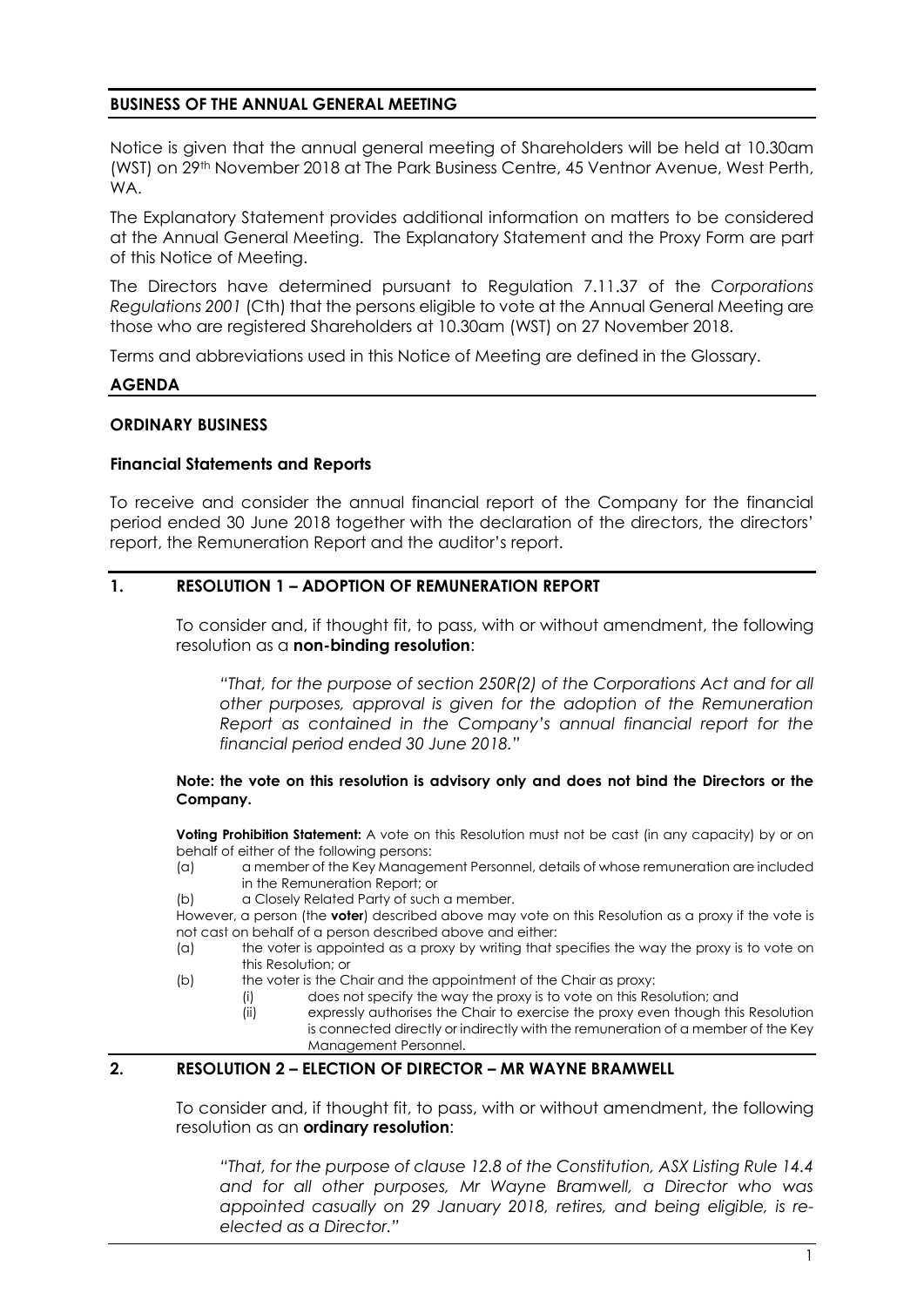## **3. RESOLUTION 3 – ISSUE OF PERFORMANCE RIGHTS TO MR WAYNE BRAMWELL (OR NOMINEE)**

To consider and, if thought fit, to pass the following resolution as an **ordinary resolution**:

*"That, for the purposes of ASX Listing Rule 10.14 and section 208 of the Corporations Act and for all other purposes, approval is given for the Company to issue up to 450,000 Performance Rights to Mr Wayne Bramwell (or his nominee) under the Company's Performance Rights Plan on the terms and conditions set out in the Explanatory Statement"* 

**Voting Exclusion Statement***:* The Company will disregard any votes cast in favour of this Resolution by or on behalf of any Director who is eligible to participate in the Company's Performance Rights Plan, or nominee of Mr Bramwell or an associate of those persons.

However, the Company need not disregard a vote if:

- (a) it is cast by a person as a proxy for a person who is entitled to vote, in accordance with the directions on the Proxy Form; or
- (b) it is cast by the Chair as proxy for a person who is entitled to vote, in accordance with a direction on the Proxy Form to vote as the proxy decides.

#### **Voting Prohibition Statement:**

In accordance with section 224 of the Corporations Act, a vote on this Resolution must not be cast (in any capacity) by or on behalf of a related party of the Company to whom the Resolution would permit a financial benefit to be given, or an associate of such a related party. However, the above prohibition does not apply if:

- (a) it is cast by a person as a proxy appointed by writing that specifies how the proxy is to vote on the Resolution; and
- (b) it is not cast on behalf of a related party of the Company to whom the Resolution would permit a financial benefit to be given, or an associate of such a related party.

Please note: If the Chair is a person referred to in the section 224 Corporations Act voting prohibition statement above, the Chair will only be able to cast a vote as proxy for a person who is entitled to vote if the Chair is appointed as proxy in writing and the Proxy Form specifies how the proxy is to vote on the Resolution.

Further, in accordance with section 250BD of the Corporations Act, a person appointed as a proxy must not vote, on the basis of that appointment, on this Resolution if:

- (a) the proxy is either a member of the Key Management Personnel or a Closely Related Party of such member; and
- (b) the appointment does not specify the way the proxy is to vote on the relevant Resolution. However, the above prohibition does not apply if:
- (a) the proxy is the Chair; and
- (b) the appointment expressly authorises the Chair to exercise the proxy even though the Resolution is connected directly or indirectly with remuneration of a member of the Key Management Personnel.

#### **DATED: 11 OCTOBER 2018**

**BY ORDER OF THE BOARD** 

am Middlena

**SAM MIDDLEMAS COMPANY SECRETARY**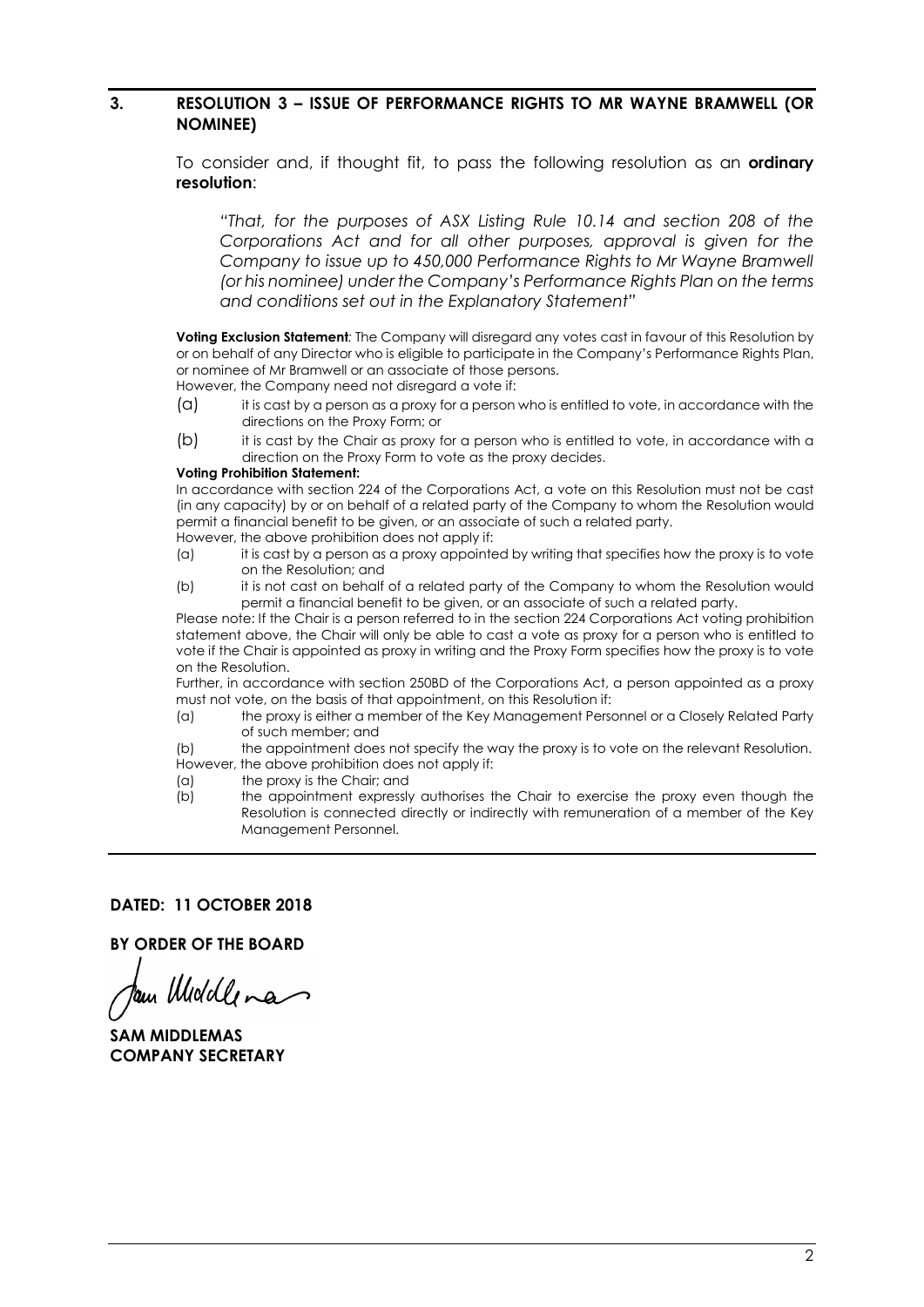## **EXPLANATORY STATEMENT**

This Explanatory Statement has been prepared to provide information which the Directors believe to be material to Shareholders in deciding whether or not to pass the Resolutions which are the subject of the business of the Meeting.

## **1. FINANCIAL STATEMENTS AND REPORTS**

In accordance with the Constitution, the business of the Meeting will include receipt and consideration of the annual financial report of the Company for the year ended 30 June 2018 together with the declaration of the directors, the directors' report, the Remuneration Report and the auditor's report.

The Company will not provide a hard copy of the Company's annual financial report to Shareholders unless specifically requested to do so. The Company's annual financial report is available on its website at www.ardearesources.com.au.

## **2. RESOLUTION 1 – ADOPTION OF REMUNERATION REPORT**

#### **2.1 General**

The Corporations Act requires that at a listed company's annual general meeting, a resolution that the remuneration report be adopted must be put to the shareholders. However, such a resolution is advisory only and does not bind the company or the directors of the company.

The remuneration report sets out the company's remuneration arrangements for the directors and senior management of the company. The remuneration report is part of the directors' report contained in the annual financial report of the company for a financial year.

The chair of the meeting must allow a reasonable opportunity for its shareholders to ask questions about or make comments on the remuneration report at the annual general meeting.

## **2.2 Voting consequences**

A company is required to put to its shareholders a resolution proposing the calling of another meeting of shareholders to consider the appointment of directors of the company (**Spill Resolution**) if, at consecutive annual general meetings, at least 25% of the votes cast on a remuneration report resolution are voted against adoption of the remuneration report and at the first of those annual general meetings a Spill Resolution was not put to vote. If required, the Spill Resolution must be put to vote at the second of those annual general meetings.

If more than 50% of votes cast are in favour of the Spill Resolution, the company must convene a shareholder meeting (**Spill Meeting**) within 90 days of the second annual general meeting.

All of the directors of the company who were in office when the directors' report (as included in the company's annual financial report for the most recent financial period) was approved, other than the managing director of the company, will cease to hold office immediately before the end of the Spill Meeting but may stand for re-election at the Spill Meeting.

Following the Spill Meeting those persons whose election or re-election as directors of the company is approved will be the directors of the company.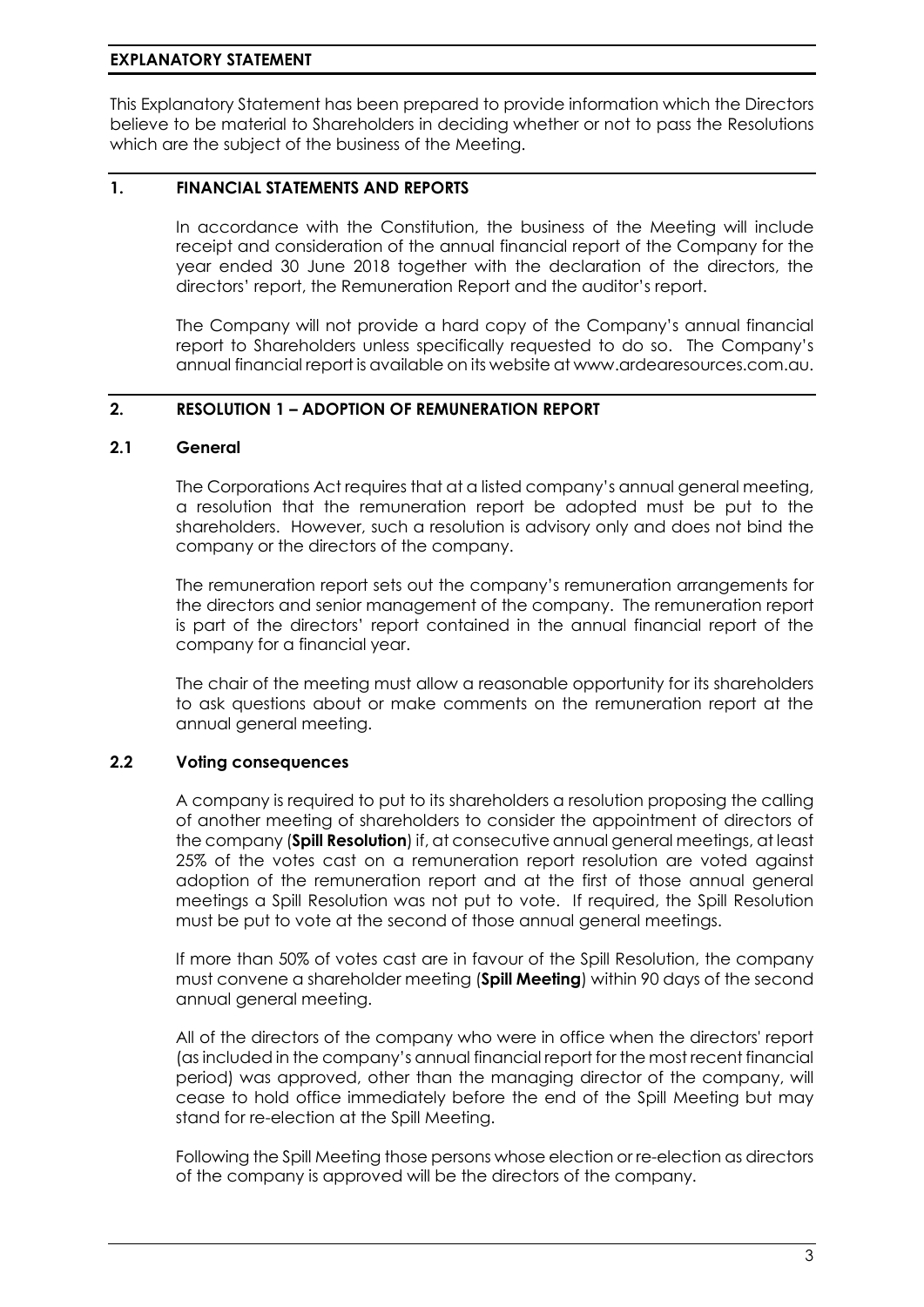## **2.3 Previous voting results**

At the 2017 Annual General Meeting the vote against the remuneration report was less than 1% of those voting. Accordingly, the Spill Resolution is not relevant for this Annual General Meeting.

## **2.4 Proxy voting restrictions**

Shareholders appointing a proxy for this Resolution should note the following:

| <b>Proxy</b>                          | <b>Directed</b> | Undirected                                |
|---------------------------------------|-----------------|-------------------------------------------|
| Key Management Personnel <sup>1</sup> | Voted           | Not voted <sup>3</sup>                    |
| Chair <sup>2</sup>                    | Voted           | Voted at discretion of Proxy <sup>4</sup> |
| Other                                 | Voted           | Voted at discretion of Proxy              |

#### **Notes:**

- 1. Refers to Key Management Personnel (other than the Chair) whose remuneration details are included in the Remuneration Report, or a Closely Related Party of such a member.
- 2. Refers to the Chair (where he/she is also a member of the Key Management Personnel whose remuneration details are included in the Remuneration Report), or a Closely Related Party of such a member).
- 3. Undirected proxies granted to these persons will not be voted and will not be counted in calculating the required majority if a poll is called on this Resolution.
- 4. The Proxy Form notes it is the Chair's intention to vote all undirected proxies in favour of all Resolutions.

## **3. RESOLUTION 2 – ELECTION OF DIRECTOR – MR WAYNE BRAMWELL**

#### **3.1 General**

The Constitution allows the Directors to appoint at any time a person to be a Director either to fill a casual vacancy or as an addition to the existing Directors, but only where the total number of Directors does not at any time exceed the maximum number specified by the Constitution.

Pursuant to the Constitution and ASX Listing Rule 14.4, any Director so appointed holds office only until the next following annual general meeting and is then eligible for election by Shareholders.

Mr Wayne Bramwell was appointed as a Director on 29 January 2018 and will retire in accordance with the Constitution and ASX Listing Rule 14.4 and being eligible, seek election from Shareholders.

Wayne Bramwell is an experienced mining executive with over 26 years of international and Australian project evaluation and development expertise across the base metals, precious metals and bulk commodity sectors.

Mr Bramwell holds a Bachelor of Science (Mineral Science - Extractive Metallurgy), Graduate Diploma of Business, Master of Science (Mineral Economics) and is a Graduate of the Australian Institute of Company Directors (GAICD). He is currently Chairman of the Bentley Branch of the WA School of Mines Alumni (WASMA) and the Chief Executive Officer of ASX listed Artemis Resources Limited.

## **3.2 Independence**

Mr Bramwell has no interest, position, association or relationship that might influence, or reasonably be perceived to influence, in a material respect his capacity to bring an independent judgement to bear on issues before the board and to act in the best interest of the entity and its security holders generally.

If elected, the Board considers Mr Bramwell to be an independent director.

## **Board recommendation**

The Board recommends Shareholders vote in favour of Resolution 2.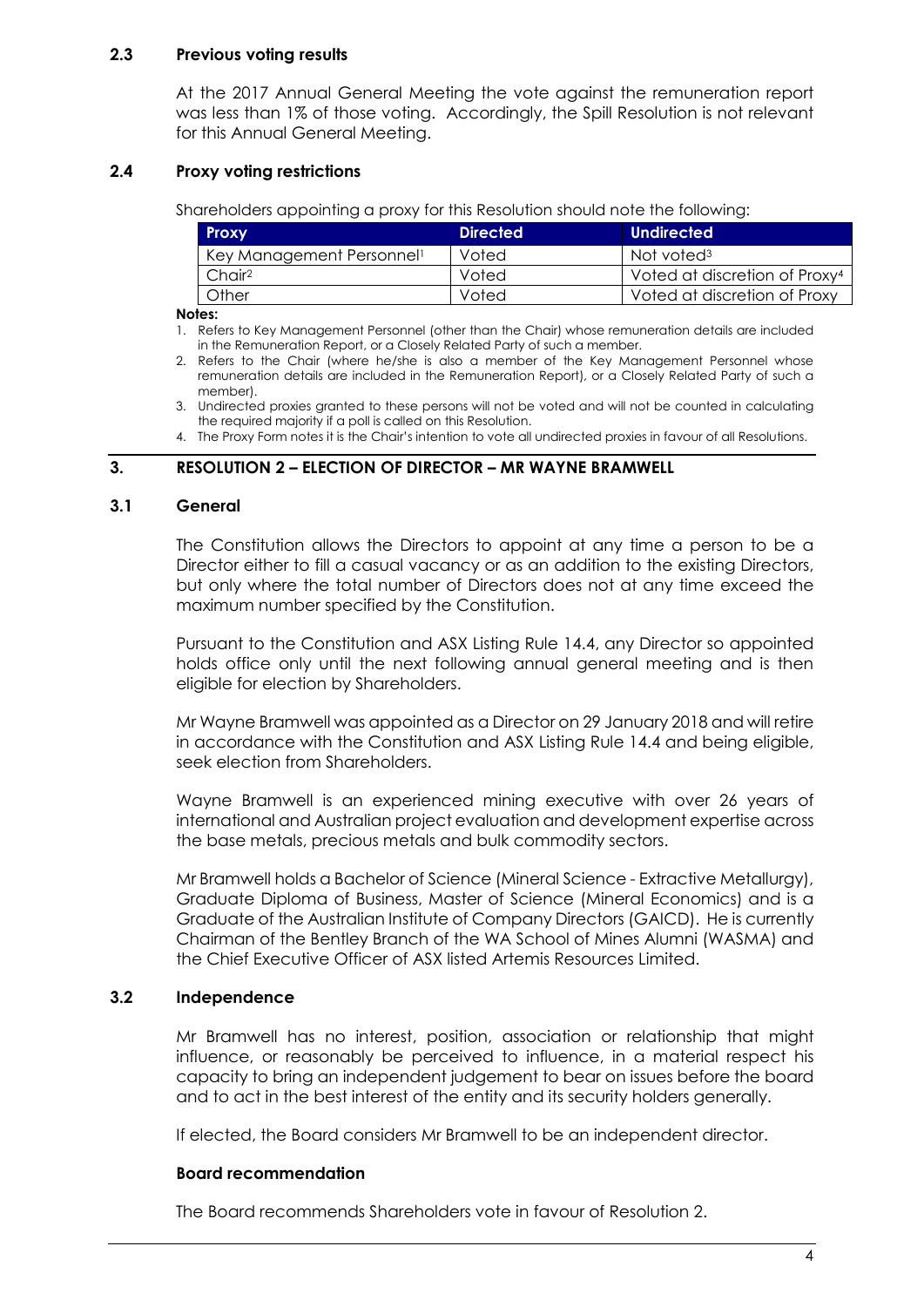## **4. RESOLUTION 3 – ISSUE OF PERFORMANCE RIGHTS TO MR WAYNE BRAMWELL**

#### **4.1 General**

The Board has agreed, subject to Shareholder approval, to issue a maximum of 450,000 performance rights to Mr Wayne Bramwell (or his nominee) (**Performance Rights**) as follows:

| Director          | Class B | Class C | Total   |
|-------------------|---------|---------|---------|
| Mr Wayne Bramwell | 225,000 | 225,000 | 450,000 |
| Total             | 225,000 | 225,000 | 450,000 |

These Performance Rights will vest upon satisfaction of the milestones set out in Schedule 1 of this Notice. These milestones are the same as those attaching to the performance rights issued to each of the Directors then in office as approved by Shareholders at the 2017 annual general meeting.

The Performance Rights will be issued under the Plan (which was approved by Shareholders at the 2017 Annual General Meeting) but will not be issued in reliance of ASIC Class Order 14/1000 *Employee incentive schemes: Listed bodies.*

No disclosure document is required to be issued to the recipient of the Performance Rights as the offer is exempt under section 708(12) of the Corporations Act, as modified by ASIC Corporations (Disclosure Relief—Offers to Associates) Instrument 2017/737.

## **4.2 Chapter 2E of the Corporations Act and ASX Listing Rule 10.14**

Chapter 2E of the Corporations Act requires that for a public company, or an entity that the public company controls, to give a financial benefit to a related party of the public company, the public company or entity must:

- (a) obtain the approval of the public company's members in the manner set out in sections 217 to 227 of the Corporations Act; and
- (b) give the benefit within 15 months following such approval,

unless the giving of the financial benefit falls within an exception set out in sections 210 to 216 of the Corporations Act.

The issue of the Performance Rights requires the Company to obtain Shareholder approval because this constitutes giving a financial benefit and Mr Bramwell is a related party of the Company by virtue of being a Director.

In addition, ASX Listing Rule 10.14 also requires shareholder approval to be obtained where an entity issues, or agrees to issue, securities under an employee incentive scheme to a director of the entity, an associate of the director, or a person whose relationship with the entity, director or associate of the director is, in ASX's opinion, such that approval should be obtained.

It is the view of the Company that the exceptions set out in sections 210 to 216 of the Corporations Act and ASX Listing Rule 10.15B do not apply in the current circumstances. Accordingly, Shareholder approval is sought for the grant of the Performance Rights.

## **4.3 Technical information required by Chapter 2E of the Corporations Act**

Pursuant to and in accordance with the requirements of section 219 of the Corporations Act, the following information is provided in relation to the proposed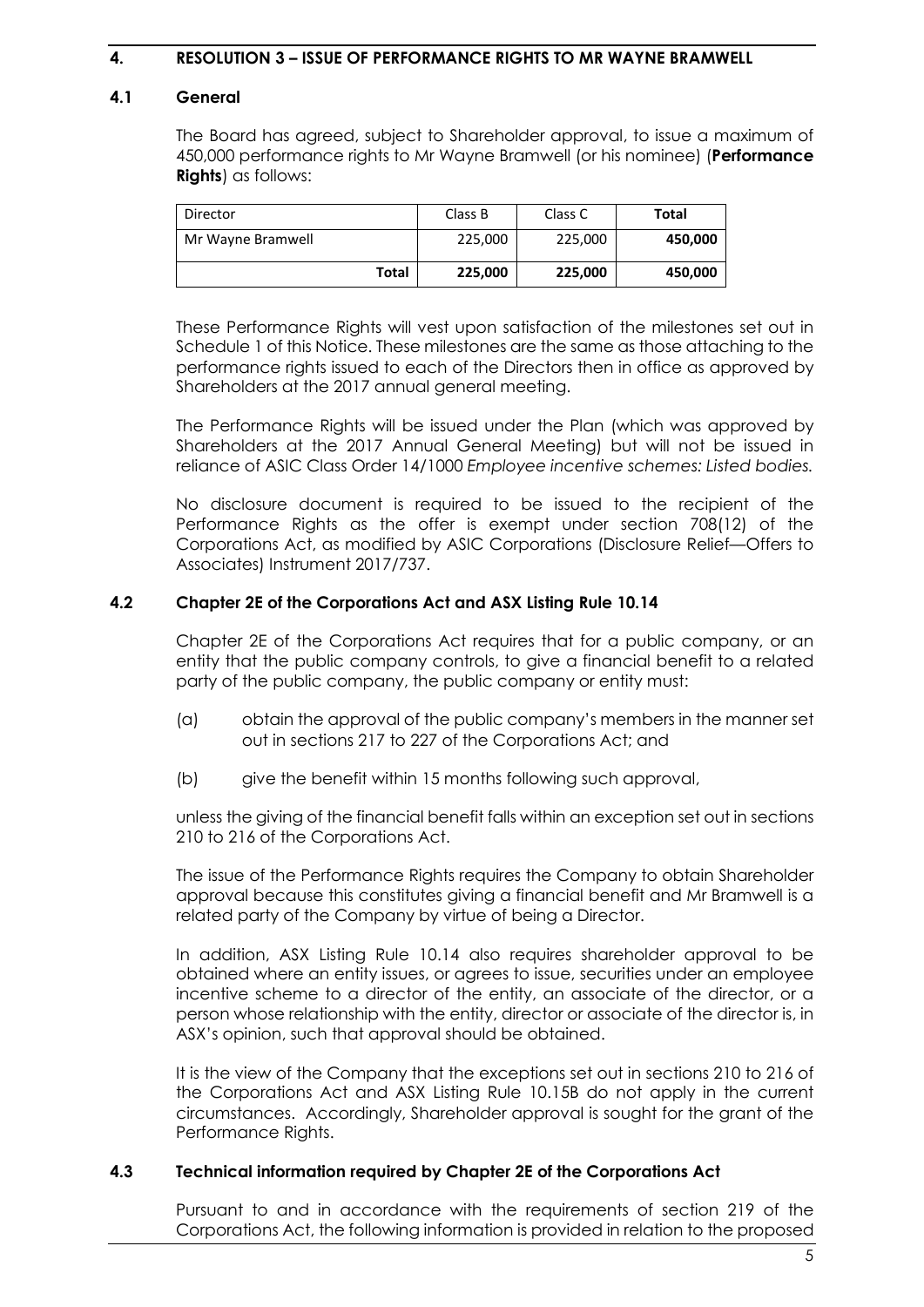grant of the Performance Rights. Neither the Directors nor the Company are aware of any other information that would be reasonably required by Shareholders to make a decision in relation to the financial benefits contemplated by Resolution 3:

## (a) **Identity of the related party to whom Resolution 3 permits financial benefits to be given**

The Performance Rights will be issued to Mr Wayne Bramwell (or his nominee), a Director.

## (b) **Nature of the financial benefit**

Resolution 3 seeks approval from Shareholders to allow the Company to issue up to 450,000 Performance Rights to Mr Wayne Bramwell (or his nominee) on the basis set out in Section 4.1. Schedule 1 sets out the key terms of the Performance Rights.

The Shares to be issued upon conversion of the Performance Rights will be fully paid ordinary shares in the capital of the Company on the same terms and conditions as the Company's existing Shares and will rank equally in all respects with the Company's existing Shares. The Company will apply for official quotation of the Shares on ASX.

## (c) **Valuation of financial benefit**

The valuation of the Performance Rights is set out in Schedule 2 with a summary below:

| <b>Class</b>       | <b>Valuation</b> |
|--------------------|------------------|
| Class B            | \$57,937         |
| Class <sub>C</sub> | \$78,547         |
| <b>TOTAL</b>       | \$136,484        |

# (d) **Dilution**

If the vesting conditions attaching to the Performance Rights are satisfied and all Performance Rights vest and are exercised, a total of 450,000 Shares would be issued. This will increase the number of Shares on issue from 104,990,413 to 105,440,413 (assuming there are no other Shares issued) with the effect that the shareholding of existing Shareholders would be diluted by 0.42% by Shares issued to Mr Bramwell (or his nominee).

The actual dilution will depend on the extent that additional Shares are issued by the Company.

## (e) **Remuneration**

The remuneration and emoluments from the Company to Mr Bramwell for the previous financial year and the proposed remuneration and emoluments for the current financial year are set out below: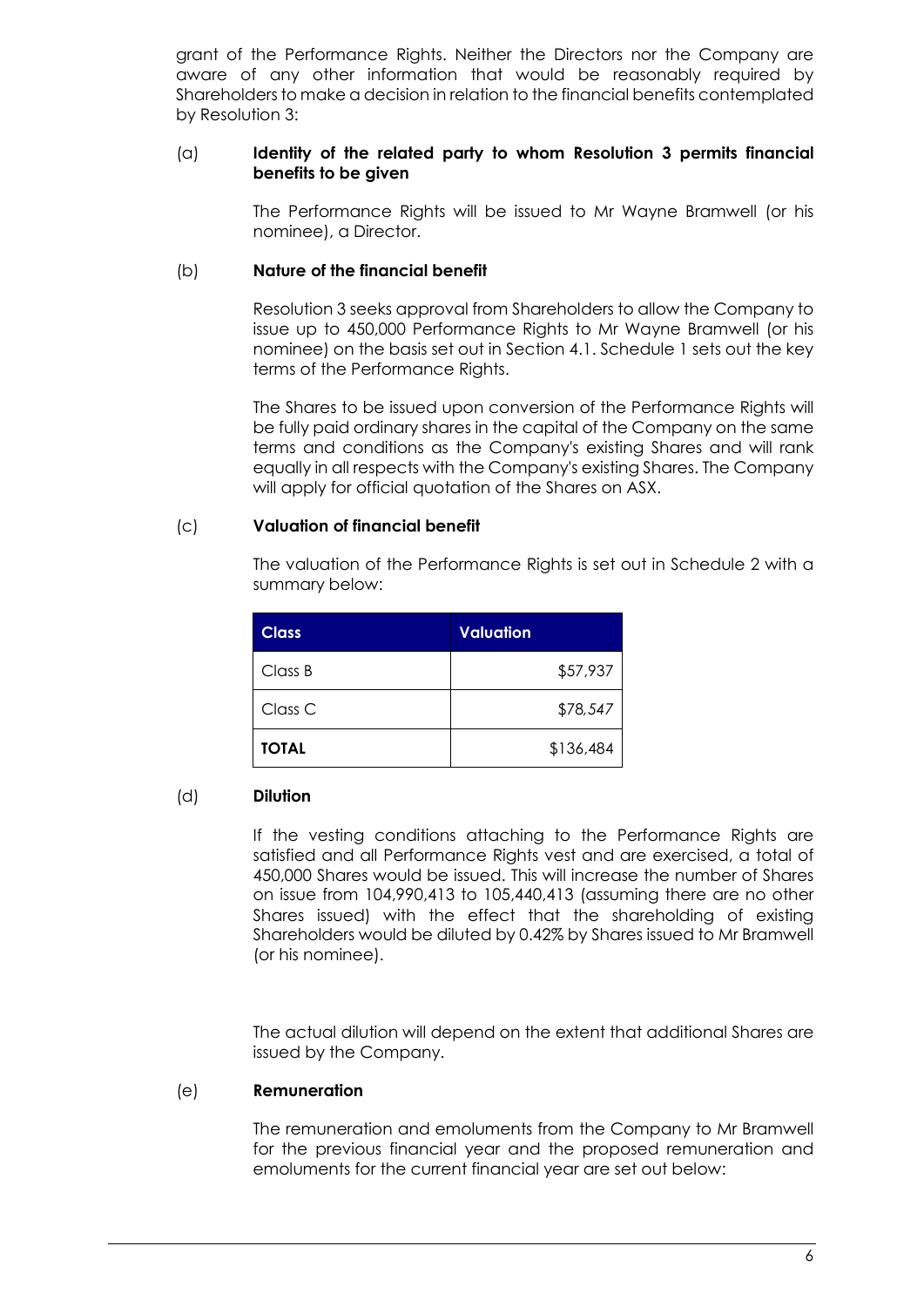|                   | <b>Current Financial</b><br>Year | <b>Previous Financial</b><br>Period ended 30<br>June 2018 |
|-------------------|----------------------------------|-----------------------------------------------------------|
| Mr Wayne Bramwell | \$65,700                         | \$21,900                                                  |

## (f) **Existing relevant interests**

At the date of this Notice, Mr Bramwell does not have a relevant interest in any securities of the Company.

Assuming that Resolution 3 is approved by Shareholders, all of the Performance Rights vest and are exercised, and no other Shares are issued, Mr Bramwell would hold a relevant interest in 0.43% of the Shares on issue.

# (g) **Trading history**

The trading history of the Shares on ASX in the 12 months before the date of this Notice is set out below:

|         | Price $($ \$) | Date              |
|---------|---------------|-------------------|
| Highest | \$1.94        | 28 December 2017  |
| Lowest  | \$0.525       | 19 September 2018 |
| .ast    | \$0.62        | 10 October 2018   |

## (h) **Taxation consequences**

There are no taxation consequences for the Company arising from the issue of the Performance Rights (including fringe benefits tax).

# (i) **Director recommendations**

The Directors (excluding Mr Bramwell, who declines to make a recommendation to Shareholders in relation to Resolution 3 due to his material personal interest in the outcome of the Resolution) recommend that Shareholders vote in favour of Resolution 3.

The primary purpose of the grant of the Performance Rights is to provide a performance linked incentive component in Mr Bramwell's remuneration package to motivate and reward the performance of achieving specified vesting conditions within a specified period. The Board considers this issue to be a cost-effective remuneration practice and reasonable given the vesting conditions will align the interests of Mr Bramwell with those of Shareholders. The Board does not consider that there are any significant opportunity costs to the Company or benefits foregone by the Company in issuing the Performance Rights upon the terms proposed.

# **4.4 Technical information required by ASX Listing Rule 10.14**

Pursuant to and in accordance with the requirements of ASX Listing Rule 10.15, the following information is provided in relation to the proposed grant of the Performance Rights: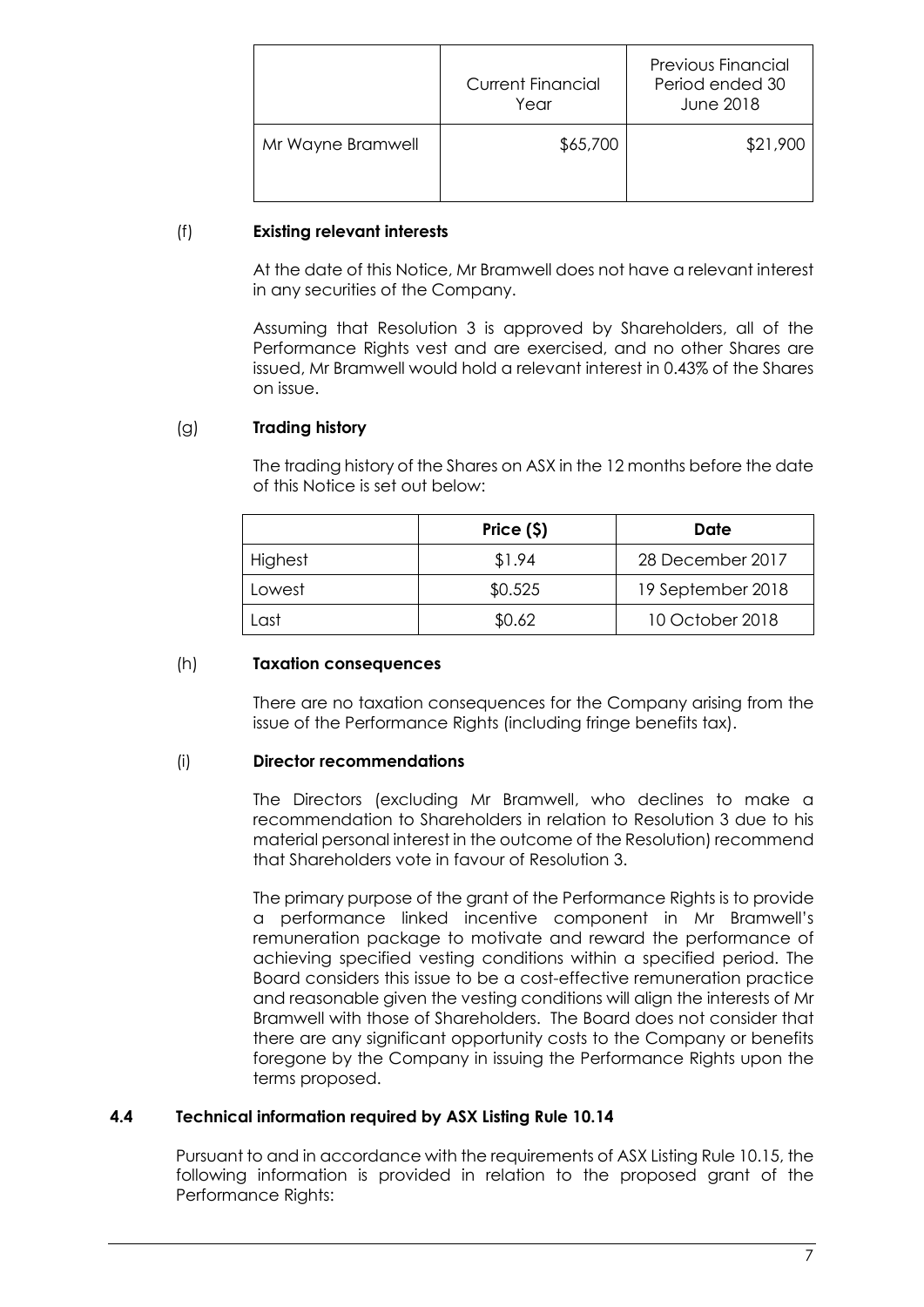- (a) Mr Bramwell is a Director.;
- (b) the maximum number of Performance Rights to be issued to Mr Bramwell is 450,000, as set out in section 4.1 above;
- (c) the Performance Rights are being issued for nil cash consideration and therefore have an issue price of nil, and no cash consideration will be payable on the vesting of the Performance Rights;
- (d) the names of all persons referred to in ASX Listing Rule 10.14 who have received securities under the Plan since it was approved at the 2017 Annual General Meeting, the number of the securities received and the acquisition price for each security is as specified below:

| <b>Name</b>  | Number of securities   Acquisition price<br>issued |     |
|--------------|----------------------------------------------------|-----|
| nominee)     | Katina Law (or her 900,000 performance<br>rights   | Nil |
| Ian Buchhorn | 900,000 performance<br>rights                      | Nil |

Mr Matthew Painter was also issued with 1,200,000 performance rights under the Plan. At the time of issue, Mr Painter was referred to in ASX Listing Rule 10.14. Mr Painter has subsequently transitioned into the role of General Manager – Gold and is no longer a Director;

- (e) the names of all persons referred to in ASX Listing Rule 10.14 entitled to participate in the Plan are the current Directors, namely: Katina Law, Ian Buchhorn and Wayne Bramwell;
- (f) no loan is being provided in connection with the grant of the Performance Rights;
- (g) the Performance Rights will be granted to the Director no later than 12 months after the date of the Meeting (or such later date as permitted by any ASX waiver or modification of the ASX Listing Rules) and it is anticipated the Performance Rights will be issued on one date.

Approval pursuant to ASX Listing Rule 7.1 is not required in order to issue the Performance Rights as approval is being obtained under ASX Listing Rule 10.14. Accordingly, the issue of Performance Rights will not be included in the 15% calculation of the Company's annual placement capacity pursuant to ASX Listing Rule 7.1.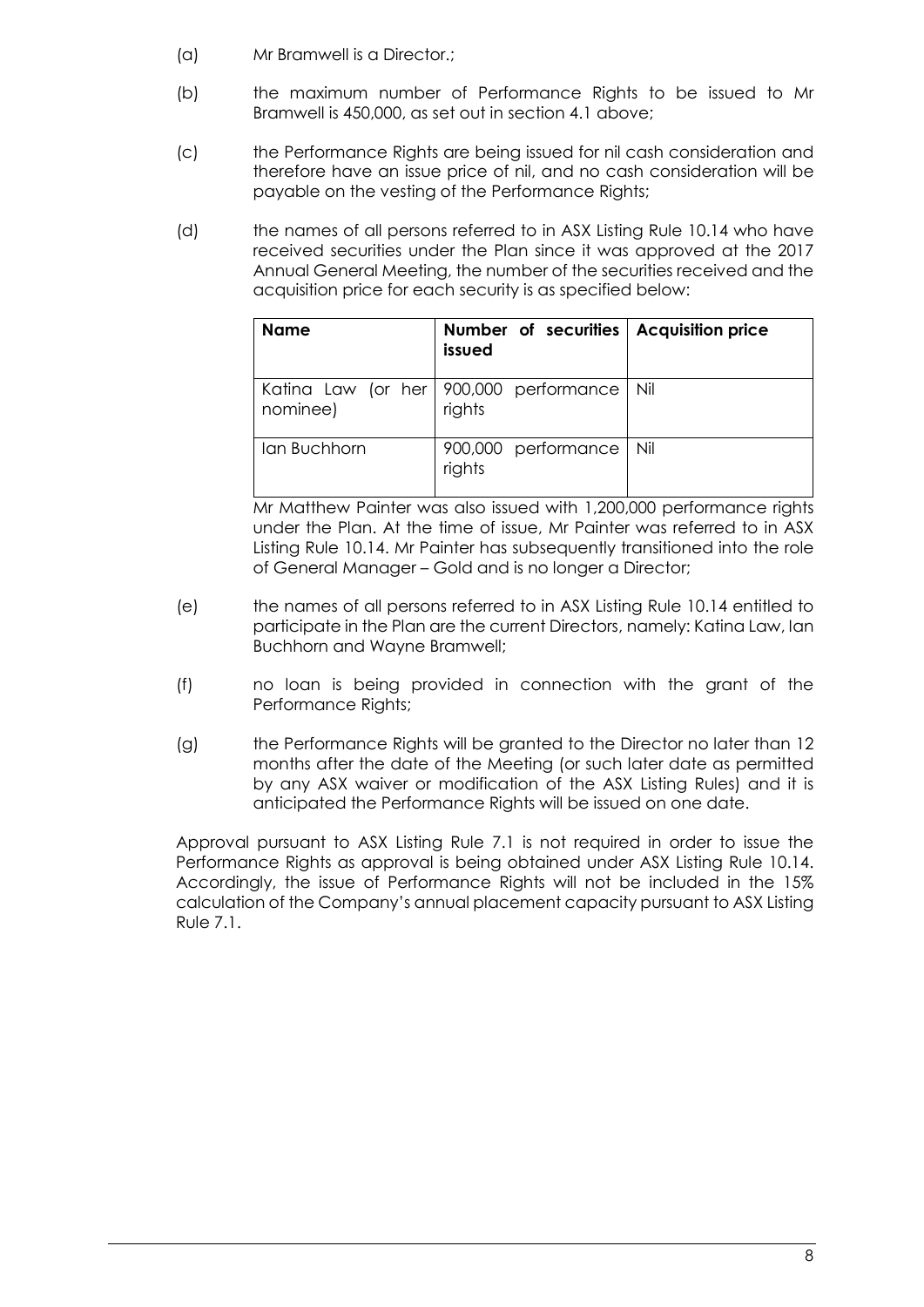## **GLOSSARY**

**\$** means Australian dollars.

**Annual General Meeting** or **Meeting** means the meeting convened by the Notice.

**ASIC** means the Australian Securities and Investments Commission.

#### **Associated Body Corporate** means:

- (a) a related body corporate (as defined in the Corporations Act) of the Company;
- (b) a body corporate which has an entitlement to not less than 20% of the voting Shares of the Company; and
- (c) a body corporate in which the Company has an entitlement to not less than 20% of the voting shares.

**ASX** means ASX Limited.

**ASX Listing Rules** means the Listing Rules of ASX.

**Board** means the current board of directors of the Company.

**Business Day** means Monday to Friday inclusive, except New Year's Day, Good Friday, Easter Monday, Christmas Day, Boxing Day, and any other day that ASX declares is not a business day.

**Chair** means the chair of the Meeting.

**Closely Related Party** of a member of the Key Management Personnel means:

- (a) a spouse or child of the member;
- (b) a child of the member's spouse;
- (c) a dependent of the member or the member's spouse;

(d) anyone else who is one of the member's family and may be expected to influence the member, or be influenced by the member, in the member's dealing with the entity;

(e) a company the member controls; or

(f) a person prescribed by the Corporations Regulations 2001 (Cth) for the purposes of the definition of 'closely related party' in the Corporations Act.

**Company** or **Ardea Resources** means Ardea Resources Limited (ACN 614 289 342).

**Constitution** means the Company's constitution.

**Corporations Act** means the Corporations Act 2001 (Cth).

**Directors** means the current directors of the Company.

**Explanatory Statement** means the explanatory statement accompanying the Notice.

**Key Management Personnel** has the same meaning as in the accounting standards issued by the Australian Accounting Standards Board and means those persons having authority and responsibility for planning, directing and controlling the activities of the Company, or if the Company is part of a consolidated entity, of the consolidated entity, directly or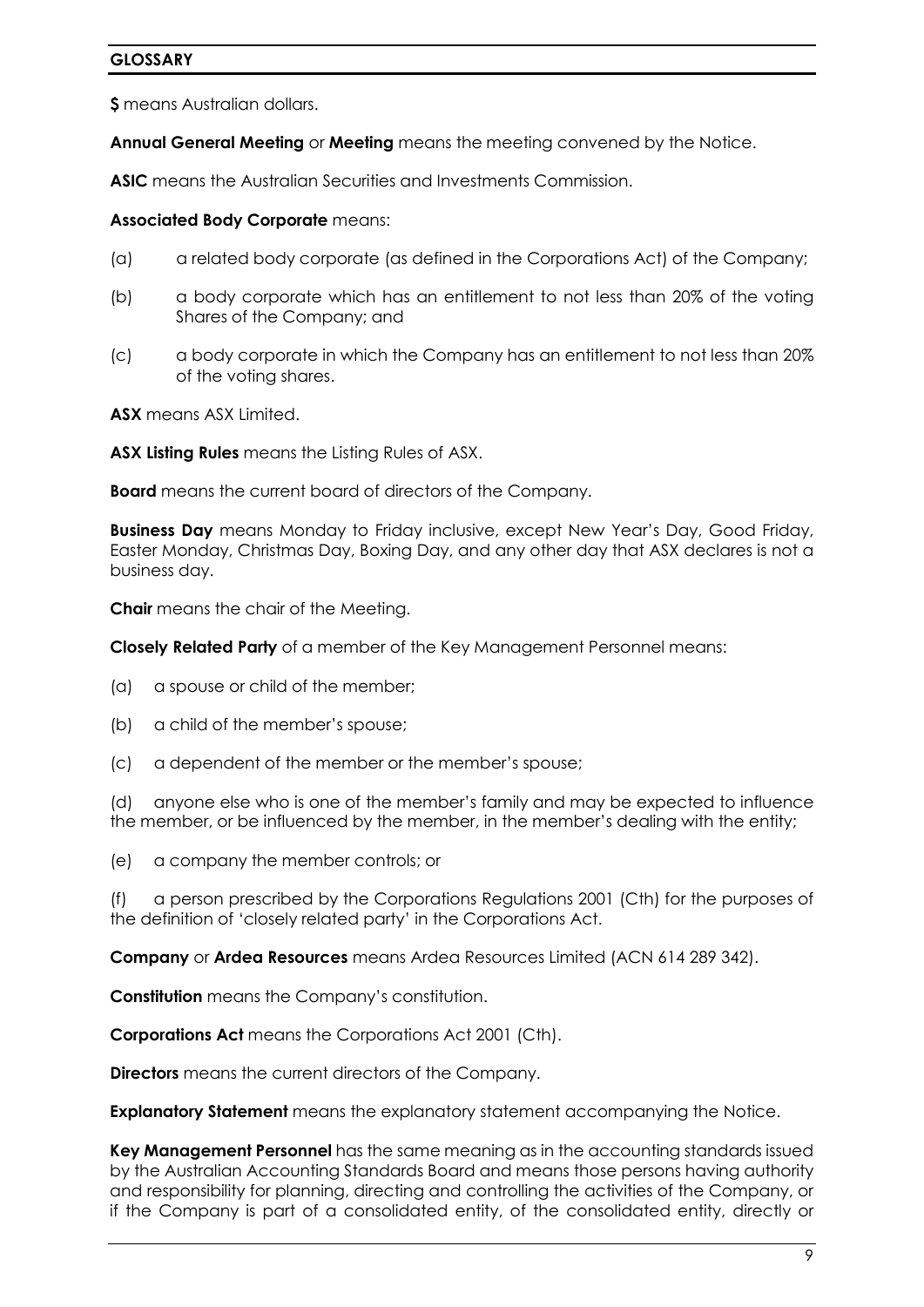indirectly, including any director (whether executive or otherwise) of the Company, or if the Company is part of a consolidated entity, of an entity within the consolidated group.

**Notice** or **Notice of Meeting** means this notice of meeting including the Explanatory Statement and the Proxy Form.

**Performance Right** means a performance right granted pursuant the Performance Rights Plan with the terms and conditions set out in Schedule 1.

**Performance Rights Plan** or **Plan** means the employee incentive scheme titled "Incentive Performance Rights Plan" that was adopted by shareholders in the 2017 Annual General Meeting held on 23rd November 2017.

**Proxy Form** means the proxy form accompanying the Notice.

**Remuneration Report** means the remuneration report set out in the Director's report section of the Company's annual financial report for the period ended 30 June 2018.

**Resolutions** means the resolutions set out in the Notice, or any one of them, as the context requires.

**Share** means a fully paid ordinary share in the capital of the Company.

**Shareholder** means a holder of a Share.

**VWAP** means the volume weighted average price of the Company's Shares as traded on the ASX.

**WST** means Western Standard Time as observed in Perth, Western Australia.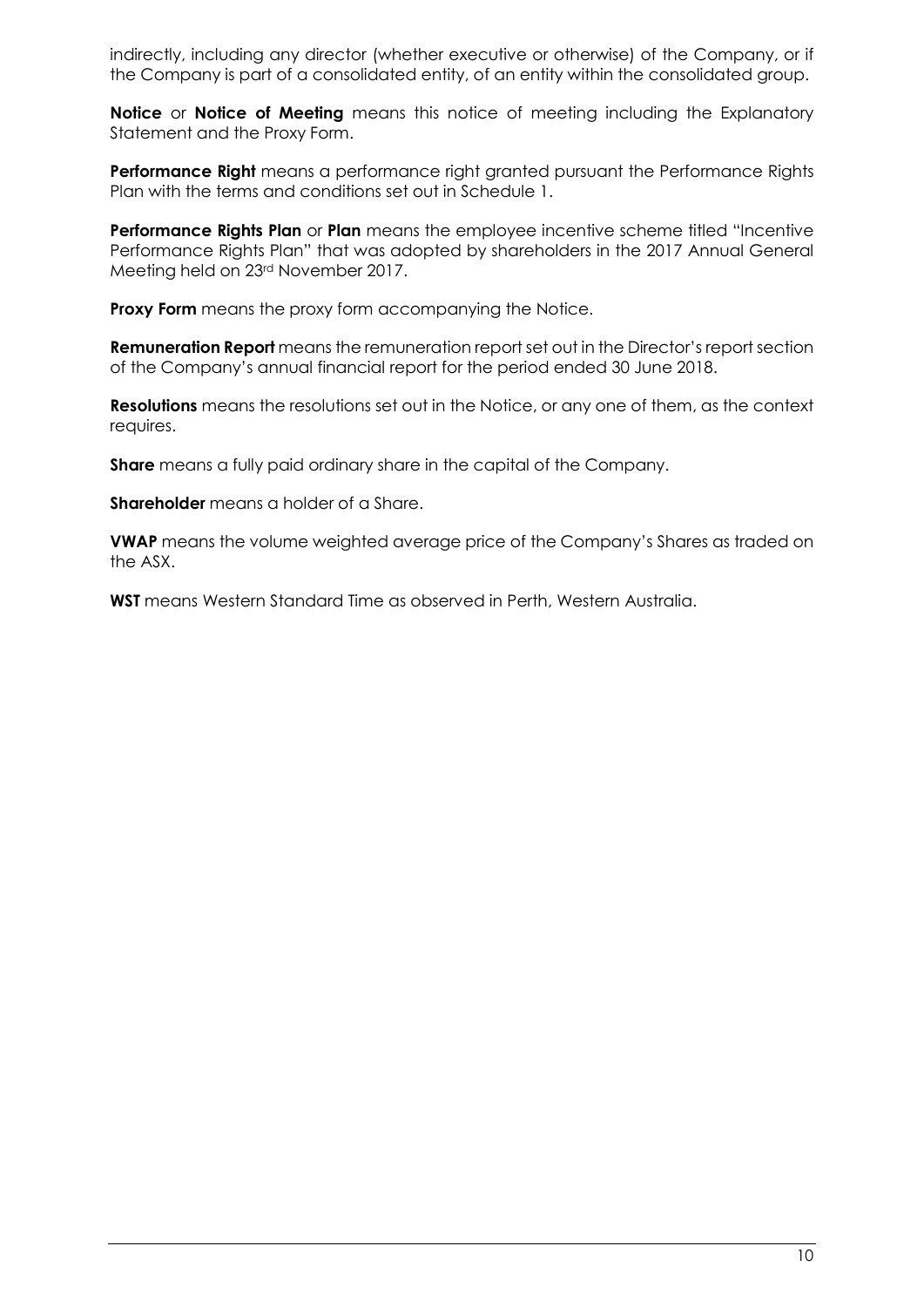## **SCHEDULE 1 – TERMS AND CONDITIONS OF PERFORMANCE RIGHTS**

A summary of the terms and conditions of the Performance Rights to be issued pursuant to Resolution 3 is set out below:

- <span id="page-11-0"></span>(a) (**Vesting Conditions**): The Performance Rights shall vest as follows:
	- (i) **Class 'B' Performance Rights**: upon:
		- (A) the Company's Shares reaching a 30 day VWAP which is equal to or greater than \$2.37 per share; and
		- (B) continuous service of the Performance Rights holder in their capacity as a Director or Executive of the Company, or in a role as otherwise agreed by the Board of the Company, from the date of issue of the Performance Rights to 1 February 2019,

prior to 30 November 2019.

- (ii) **Class 'C' Performance Rights:** upon:
	- (A) completion of the Definitive Feasibility Study in relation to the KNP Cobalt Zone; and
	- (B) continuous service of the Performance Rights holder in their capacity as a Director or Executive of the Company, or in a role as otherwise agreed by the Board of the Company, from the date of issue of the Performance Rights to 1 February 2020,

prior to 30 November 2020.

- (b) (**Conversion**): Once vested, each Performance Right will, at the election of the holder, convert into one Share. The holder will be entitled to give notice to the Company Secretary in writing that the relevant Performance Rights have vested and, provided that the holder remains employed by the Company at the time of giving such notice, the Company shall, unless otherwise directed by the holder, issue the associated number of Shares within 10 Business Days of receipt of such notice.
- (c) (**Consideration**): The Performance Rights will be issued for nil cash consideration and no consideration will be payable upon the conversion of the Performance Rights.
- (d) (**Share ranking**): All Shares issued upon the conversion of the Performance Rights will upon issue rank pari passu in all respects with other Shares.
- (e) (**Listing of Shares on ASX**): The Performance Rights will not be quoted on ASX. Upon conversion of the Performance Rights into Shares, the Company will apply for quotation of all Shares issued upon conversion of the Performance Rights within the period required by ASX.
- (f) (**Dividend and Voting Rights**): A Performance Right does not confer upon the holder an entitlement to notice of, or to vote or attend at, a meeting of the Shareholders of the Company or receive dividends declared by the Company.
- (g) (**Share Buy-back/ Capital Return**): In the event that there is a share buy-back or capital return to Shareholders undertaken by the Company which has a material impact on the Company's market capitalisation and upon the achievability of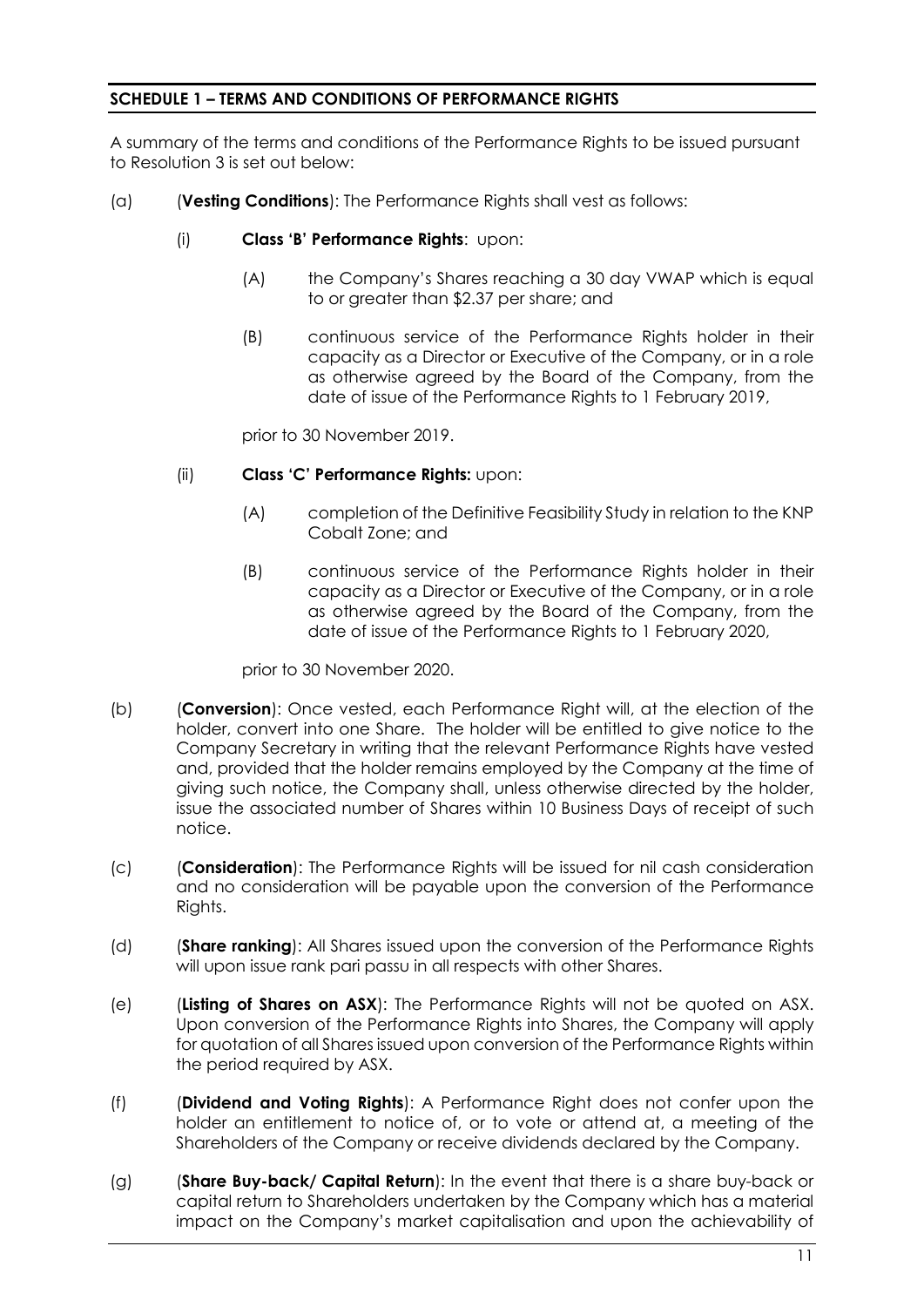the performance criteria in respect of the Performance Rights, set out in paragraph [\(a\)](#page-11-0) above, the parties will agree on a pro rata adjustment of the market capitalisation targets required to be met as part of the performance criteria. Any such changes to the performance criteria of the Performance Rights will be subject to Shareholder approval and any other restrictions imposed by ASX.

- (h) (**Participation in new issues**): There are no participation rights or entitlements inherent in the Performance Rights and holder will not be entitled to participate in new issues of capital offered to Shareholders during the currency of the Performance Rights.
- (i) (**Reorganisation of capital**): If, at any time, the issued capital of the Company is reorganised (including consolidation, subdivision, reduction or return), all rights of the holder of the Performance Rights are to be changed in a manner consistent with the Corporations Act and the ASX Listing Rules at the time of the reorganisation.
- <span id="page-12-0"></span>(j) (**Change of control**): In the event that there is a Change of Control Event which occurs as a direct consequence of a decision of the Board to procure or seek a change of control of the Company, the holder will be entitled within 60 days of the happening of such Change of Control Event to call on the Company (which call the Company will be obliged to meet) either, at the holder's election:
	- (i) Issue the holder with Shares in respect of those Performance Rights that have not already vested or expired as at the date of the Change of Control Event in the same number as the holder would have been entitled to had the holder met the performance criteria applicable to those Performance Rights; or
	- (ii) pay to the holder a sum equal to the market value of the Shares that the holder would have received had the holder met the performance criteria applicable to the Performance Rights, referred to in [\(i\)](#page-12-0) above, which market value shall be assessed by reference to the higher of the 30 day daily closing price trading average of the Company's Shares immediately preceding the occurrence of the Change of Control Event and the consideration payable per Share under the Change of Control Event.

**Change of Control Event** means a change in ownership of the Company occurs when:

- (a) any one person or more than one person acting as a group acquires ownership of stock of the Company that constitutes more than 50% of the total fair market value or total voting power of the stock of the Company; or
- (B) a merger of two companies.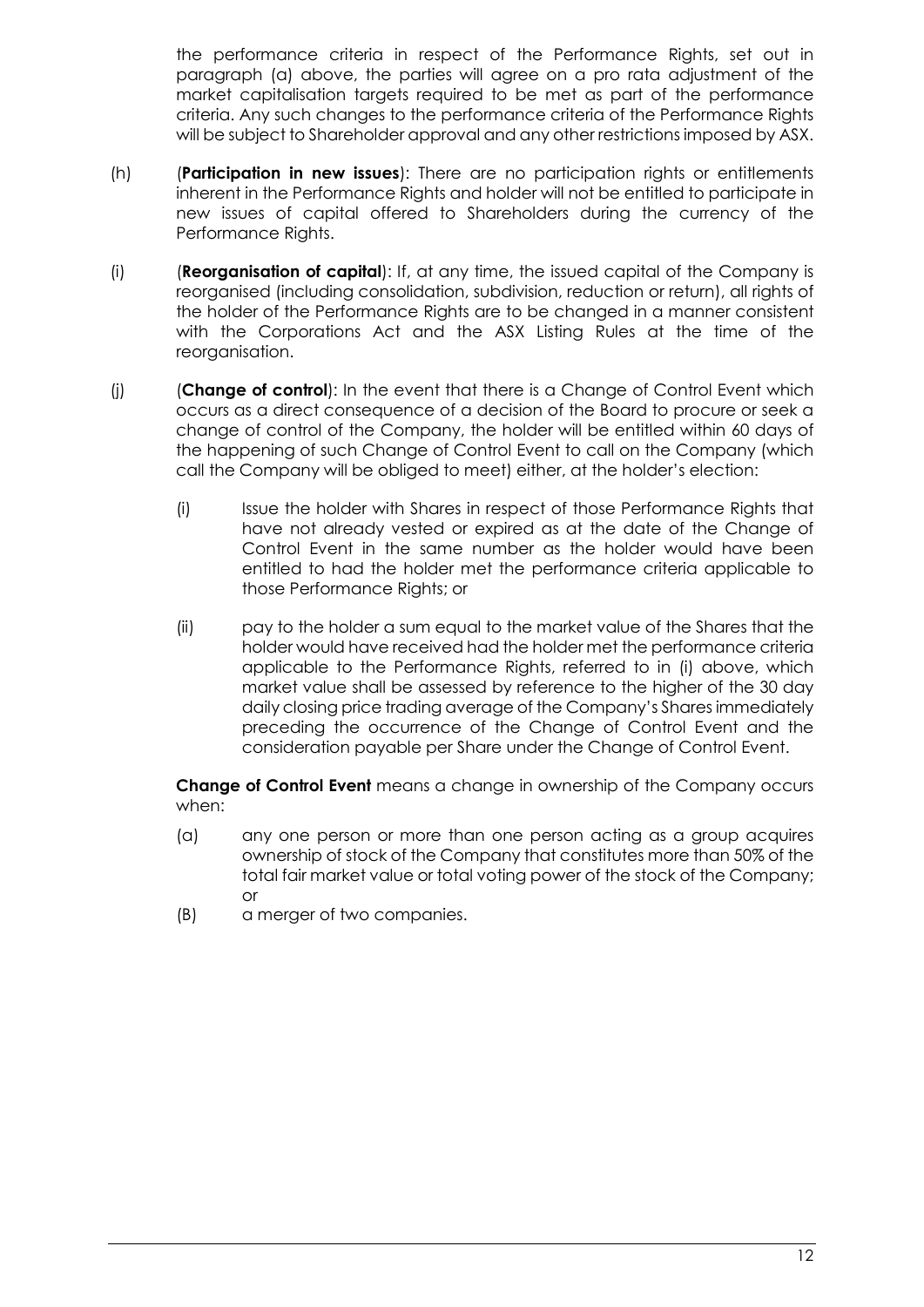# **SCHEDULE 2 – VALUATION OF PERFORMANCE RIGHTS**

The Performance Rights to be issued to a Director pursuant to Resolution 3 have been independently valued.

The Performance Rights have been valued using a hybrid employee share option pricing model that simulates the Company's share price at the expiry date.

The variables required to value the Performance Rights are as follows:

| <b>Item</b>                           | Class B      | <b>Class C</b> |
|---------------------------------------|--------------|----------------|
| <b>Underlying Security Spot Price</b> | $65.6$ cents | $65.6$ cents   |
| Exercise Price                        | Nil          | Nil            |
| <b>Share Price Barrier</b>            | \$2.37       | Nil            |
| <b>Assumed Grant Date</b>             | 30 Nov 2018  | 30 Nov 2018    |
| <b>Expiration Date</b>                | 30 Nov 2019  | 30 Nov 2020    |
| Life of Rights (years)                |              | 2              |
| Volatility                            | 100%         | 100%           |
| Risk free rate                        | 2.033%       | 2.033%         |

Using the above variables, Stantons International Securities Pty Ltd have calculated a value of \$136,484 for the Performance Rights as follows:

| <b>Performance Rights</b>  | <b>Number</b> | Value per Right | <b>Total Value</b> |
|----------------------------|---------------|-----------------|--------------------|
| Class B Performance Rights | 225,000       | \$0.2575        | \$57,937           |
| Class C Performance Rights | 225,000       | \$0.3491        | \$78,547           |
| <b>TOTAL</b>               | 450,000       |                 | \$136,484          |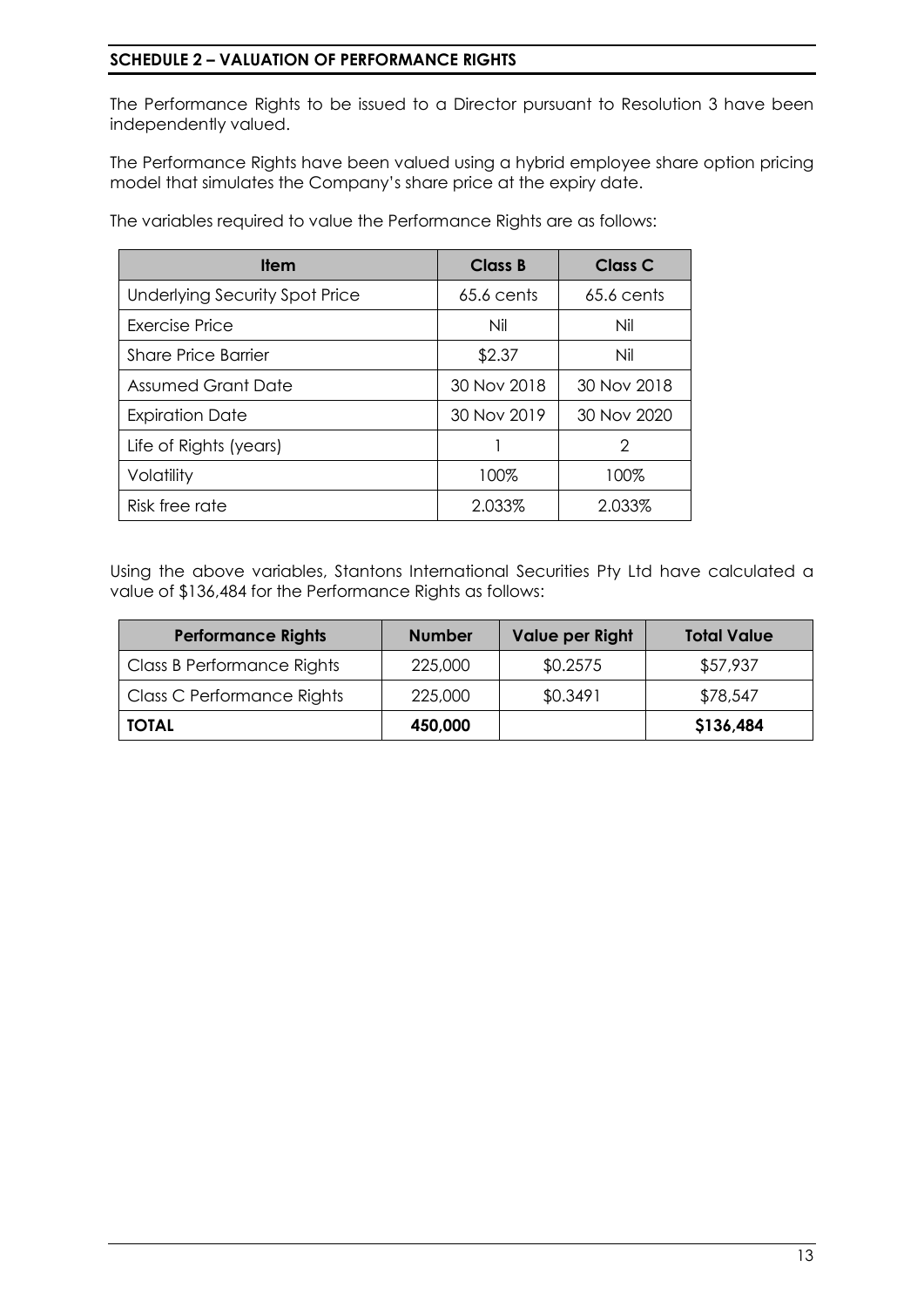#### **APPOINTMENT OF PROXY FORM ARDEA RESOURCES LIMITED ANNUAL GENERAL MEETING**

| I/We    |                                                                        |
|---------|------------------------------------------------------------------------|
| Оf      |                                                                        |
| appoint | being a Shareholder entitled to attend and vote at the Meeting, hereby |
|         | Name of proxy                                                          |
| OR:     | the Chair as my/our proxy                                              |

or failing the person so named or, if no person is named, the Chair, or the Chair's nominee, to vote in accordance with the following directions, or, if no directions have been given, and subject to the relevant laws as the proxy sees fit, at the Meeting to be held at 10.30am (WST), on Thursday 29<sup>th</sup> November 2018 at The Park Business Centre, 45 Ventnor Avenue, West Perth, WA, 6005, and at any adjournment thereof.

| Voting on business of the Meeting                               | <b>FOR</b> | <b>AGAINST</b> | <b>ABSTAIN</b> |
|-----------------------------------------------------------------|------------|----------------|----------------|
| Resolution 1 – Adoption of Remuneration Report                  |            |                |                |
| Resolution 2 – Election of Director – Mr Wayne Bramwell         |            |                |                |
| Resolution 3 – Issue of Performance Rights to Mr Wayne Bramwell |            |                |                |

**Please note:** If you mark the abstain box for a particular Resolution, you are directing your proxy not to yote on that Resolution on a show of hands or on a poll and your votes will not be counted in computing the required majority on a poll.

#### **CHAIR'S VOTING INTENTION IN RELATION TO UNDIRECTED PROXIES**

Subject to the below, the Chair intends to vote undirected proxies in favour of all Resolutions. In exceptional circumstances the Chair may change his/her voting intention on any Resolution. In the event this occurs an ASX announcement will be made immediately disclosing the reasons for the change.

#### **IMPORTANT FOR RESOLUTIONS 1 AND 3**

Where I/we have appointed the Chair as my/our proxy (or the Chair becomes my/our proxy by default), I/we expressly authorise the Chair to exercise my/our proxy on Resolutions 1 and 3 (except where I/we have indicated a different voting intention above) even though these Resolutions are connected directly or indirectly with the remuneration of a member(s) of Key Management Personnel, which includes the Chair.

In relation to Resolution 3: If the Chair is a person referred to in the section 224 Corporations Act voting prohibition statement applicable to that Resolution, the Chair will only be able to cast a vote as proxy for you if you are entitled to vote, have appointed as proxy in writing and specified your voting direction above.

| Individual or Shareholder 1     | <b>Shareholder 2</b> | <b>Shareholder 3</b>                         |
|---------------------------------|----------------------|----------------------------------------------|
|                                 |                      |                                              |
| Sole Director/Company Secretary | <b>Director</b>      | Director/Company Secretary                   |
| Date:                           |                      |                                              |
| Contact name:                   |                      | Contact ph (daytime):                        |
| E-mail address:                 |                      | Consent for contact by e-mail:<br>YES     NO |